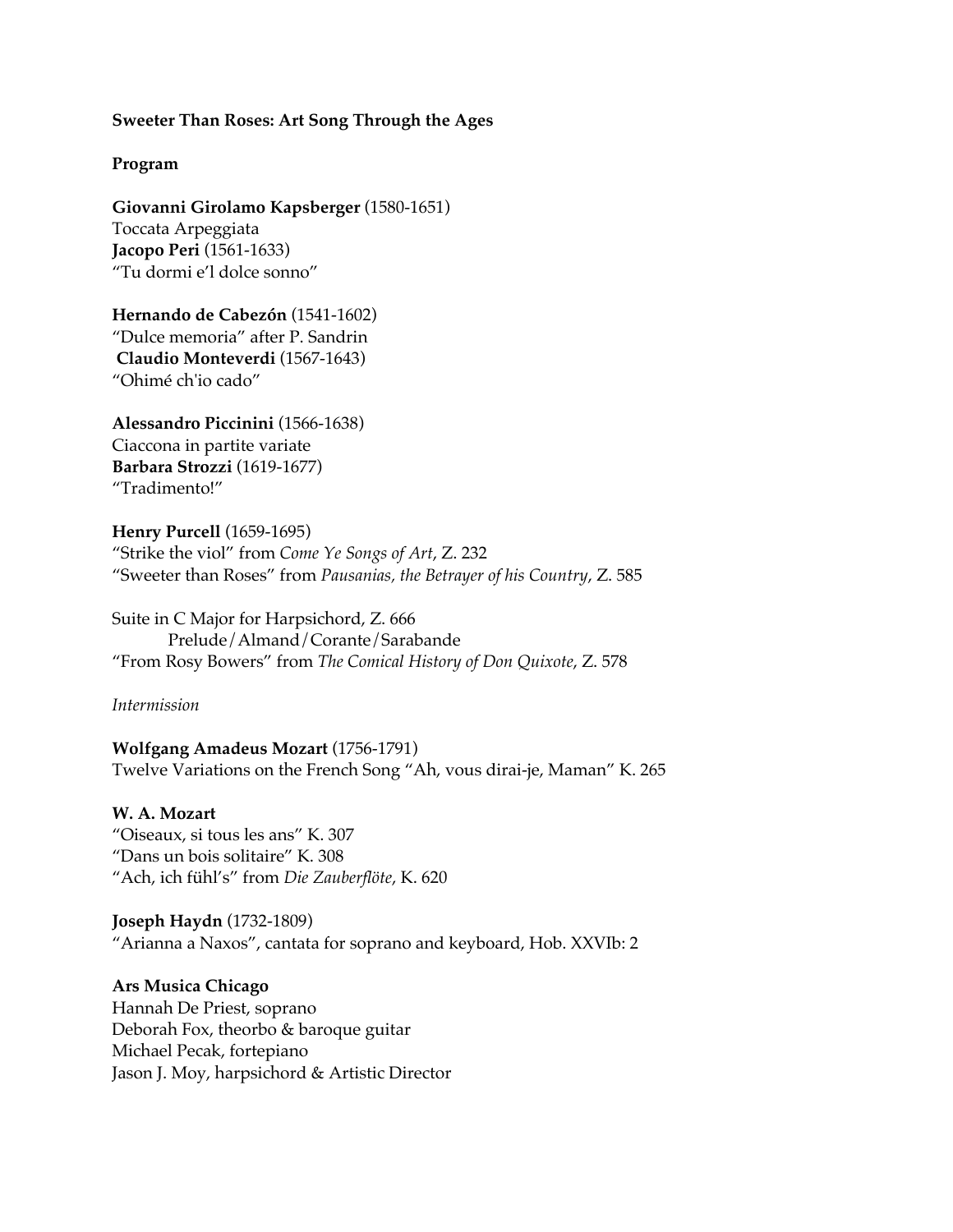# **A Note from Jason J. Moy, Artistic Director**

It gives me great joy to welcome you all to tonight's performance. We've planned a very special program that celebrates a number of 'new beginnings', both personally and musically, for me and my colleagues. Some of you may already know that Ars Musica Chicago has been bringing Early Music to life for Chicago audiences for over three decades, making very 'old' musical treasures every bit as 'new' and relevant as works written yesterday, and engaging listeners of all ages through historically informed performances and educational outreach. Following a hugely successful and immensely fun relaunch concert at All Saints Episcopal Church in Ravenswood last month, I am proud to kick off my first official season as Ars Musica Chicago's Artistic Director with tonight's time-traveling romp through the musical worlds of 16th century Venice, 17th century London, and 18th century Vienna, where such visionary composers as Jacopo Peri, Barbara Strozzi, Alessandro Piccinini, Monteverdi, Haydn, and Mozart charted new paths with the groundbreaking works we are about to hear.

Joining me are three of my most cherished colleagues: lutenist Deborah Fox, whose own Rochester, New York-based ensemble, Pegasus Early Music, has been blazing Baroque trails for well over a decade; and the dynamic duo of soprano Hannah De Priest and fortepianist Michael Pecak, who have been enriching Chicago's vibrant cultural scene in myriad ways since moving here a year ago. And last but not least, this evening's performance marks the Chicago debut of Michael's new instrument – a beautiful Viennese fortepiano he commissioned from the renowned Belgian instrument maker*,* Chris Maene, last year. We are very excited to share our beautiful music with you, so buckle up and enjoy the ride – you're in for a treat!

### **About the Performers**

"Irresistible" soprano **Hannah De Priest** is an emerging talent based in Chicago. Recent operatic credits include Belinda (*Dido & Aeneas*), Oberto (*Alcina*), and Ïole (*Hercules*). In 2017, she was a Young Artist with the Boston Early Music Festival, performing in the ensemble cast of André Campra's *Le Carnaval de Venise* and covering the lead role of Isabelle. She spent this past summer at the Carmel Bach Festival as a Virginia Adams Best Fellow. Previous and upcoming oratorio engagements include Bach's *B Minor Mass*, *Johannes-Passion*, Handel's *Messiah*, and Mozart's *Exsultate Jubilate*. This season, she debuts as a soloist with Bella Voce, The Newberry Consort, Madison Bach Musicians, and the Kansas City Baroque Consortium. She regularly collaborates with her boyfriend, pianist/conductor Michael Pecak. Next weekend, they will perform recital of French music inspired by the moon in Northbrook. hannahdepriest.com

**Deborah Fox** is a lutenist with a span of repertoire ranging from medieval to baroque music, as a soloist, chamber music player, and baroque opera continuo. She has performed with major early music ensembles and festivals from Newfoundland to Australia, including the Carmel Bach Festival, Glimmerglass Opera, Spoleto Festival, Opera Atelier (Toronto), Pinchgut Opera (Sydney), Concert Royal (New York), Haymarket Opera Company (Chicago), and others. She performs as a regular member of the ensemble Fioritura, and often in recital with soprano Laura Heimes and countertenor José Lemos. She is the founder and director of Pegasus Early Music, and the director of NYS Baroque in Ithaca and Syracuse, New York. pegasusearlymusic.org